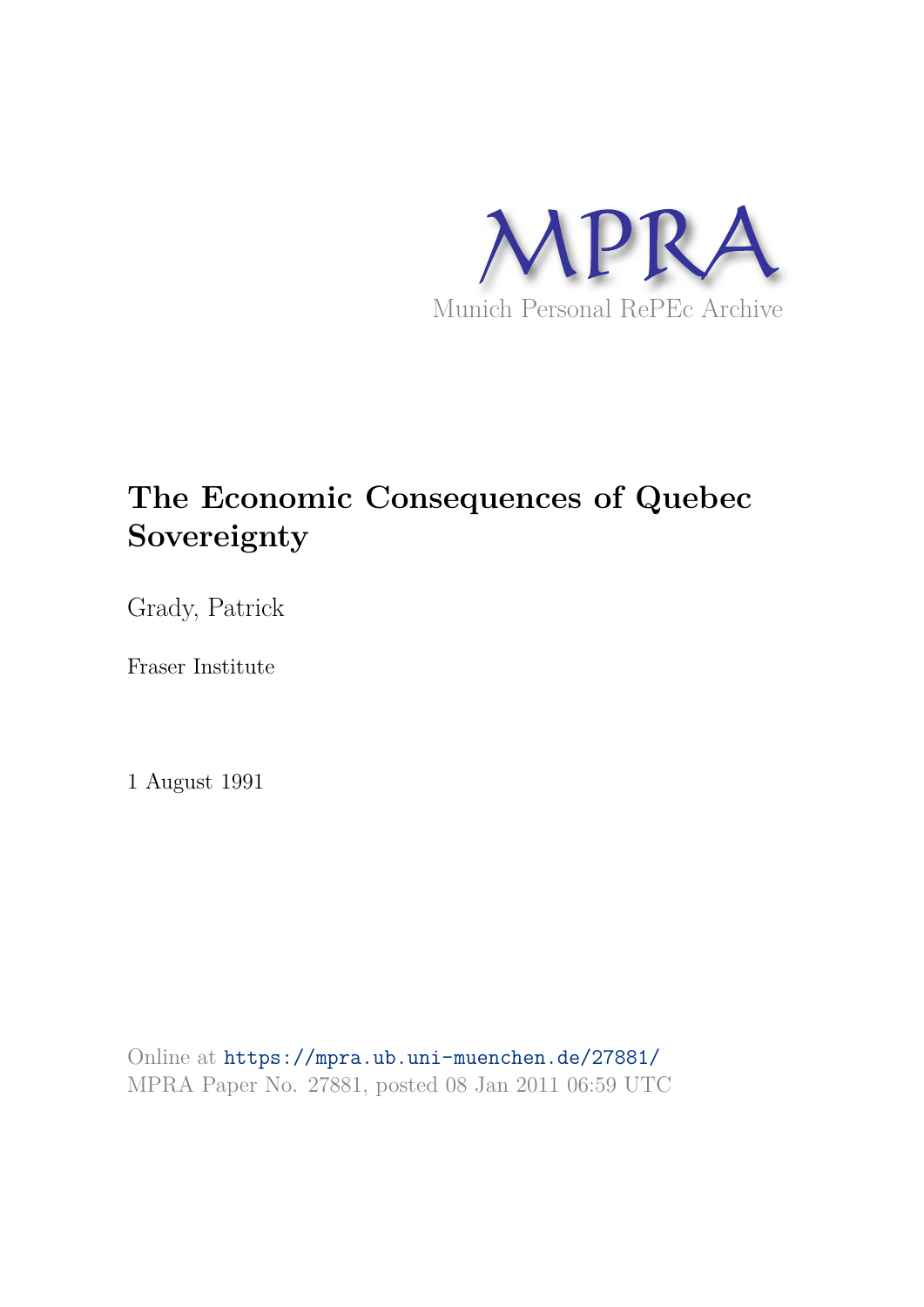# **Global Economics Ltd.**

# **The Economic Consequences of Quebec Sovereignty**

By **Patrick Grady\***

Global Economics Working Paper 1991-1

September 24, 1991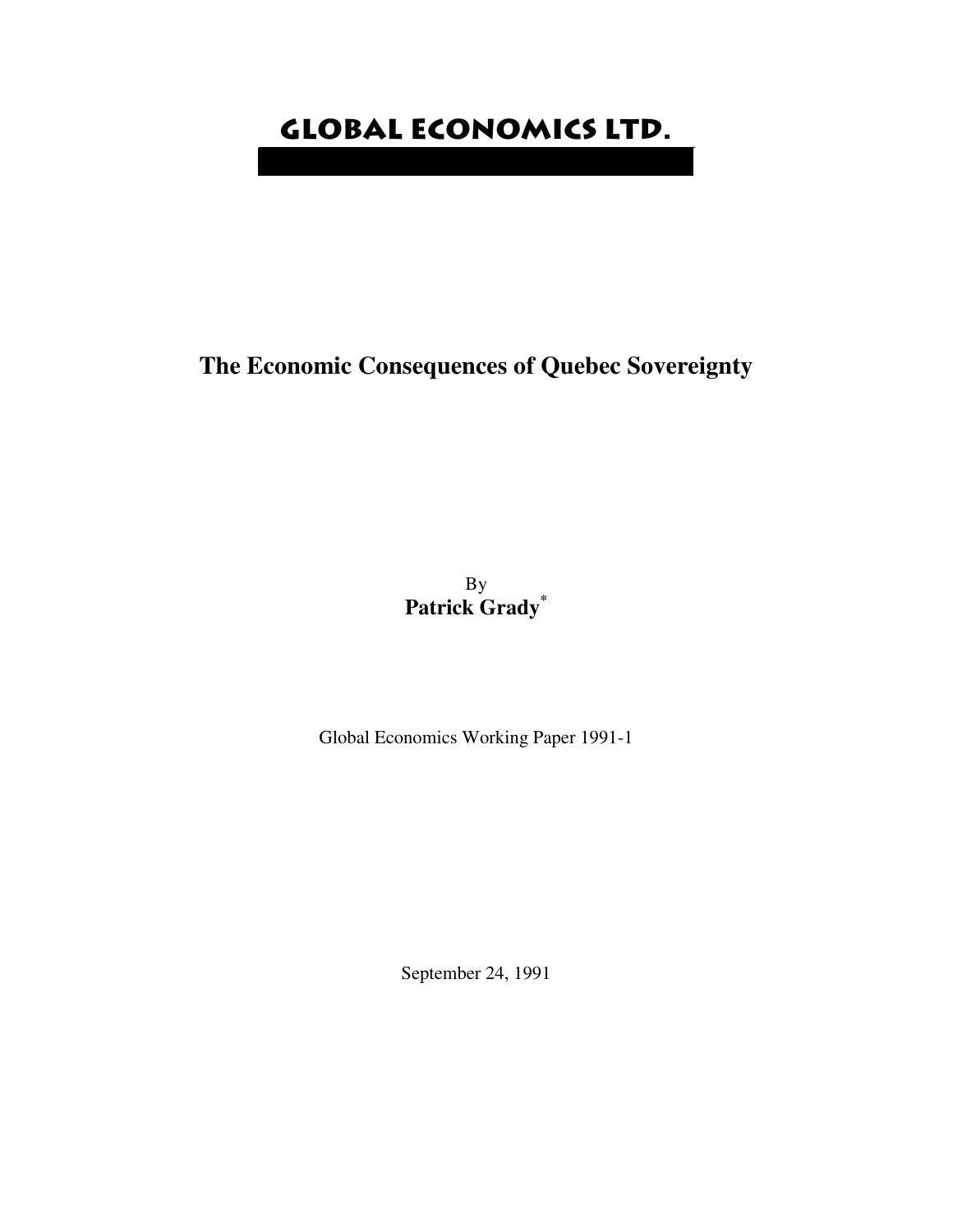**Abstract:** This paper reviews the issues that would arise if Quebec were to separate from Canada. It also presents quantitative estimates of the likely orders of magnitude of their economic impact both on Quebec and the Rest of Canada.

Its overall conclusion is that Quebec would be much harder hit than the rest of Canada if Quebec separates. Real output in Quebec could easily be depressed in the short run by as much as 10 percent and in the long run by 5 percent. In the short run, the output loss would be triggered by a crisis of confidence resulting from separation. In the long run, output loss would be caused by the required transfer of resources to the foreign sector (necessitated by the elimination of the existing fiscal gain in transactions with the federal government), by the emigration of anglophones, and by higher public debt charges resulting from the increased debt burden. The transfer would be made more difficult by the need to ad just in the soft and dairy sectors and by the probable loss of Churchill Falls's power, but it could be facilitated by increased taxes.

For the rest of Canada, the economic costs, which can be quantified, would be substantially lower than for Quebec. And for Canada there also would be some offsetting economic gains. The net short-run costs would only be about one to two percent of GDP and would result mainly from the short-run loss of confidence caused by the separation of Quebec. The long-run quantifiable costs would be small – probably less than the quantifiable benefits.

**JEL Classification Codes:** E5 - Monetary Policy, Central Banking, and the Supply of Money and Credit; E62 - Fiscal Policy; F13 - Trade Policy; International Trade Organizations; F14 - Country and Industry Studies of Trade; F15 - Economic Integration; H77 - Intergovernmental Relations; Federalism; Secession; J61 - Geographic Labor Mobility

**Keywords:** economic impact, Quebec separation, break-up of Canada, Sovereignty-Association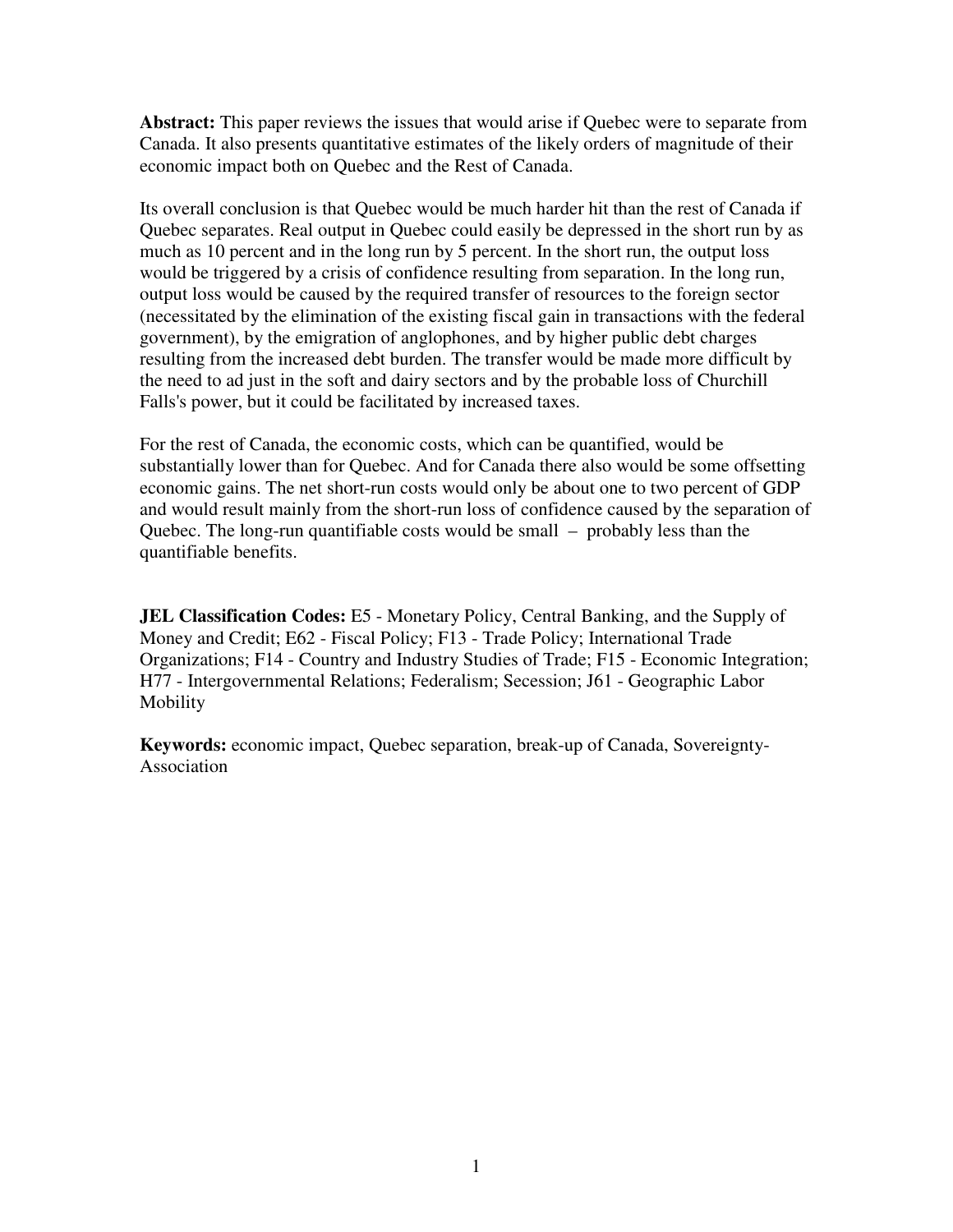# **The bottom line for Quebec sovereignty**

# **Canada's prosperity threatened by Quebec sovereignty**

Quebec sovereignty has many possibly dire economic consequences for Canada, especially for Quebec. Few would deny that Canada has been an economic success story. International leaders such as U.S. President George Bush and German Chancellor Helmut Kohl have taken the unusual step of expressing their concerns about a break-up of Canada (Beltrame, 1991 and Drohan, 1991). Although small in population, Canada has the seventh largest economy in the OECD. Canada's standard of living is the second highest after the United States. Canada is richly endowed with resources and has a diversified industrial economy. Drawn by our prosperity, immigrants from all over the world flock to Canada. Quebec has flourished economically in Canada; Quebeckers have shared in the bountiful income and wealth generated by the Canadian economy.

Canada has been doing well. Granted, Canada can do better, but it can also do much worse. Breaking Quebec off from one of the world's strongest economies is unquestionably a way to do worse.

Since Quebec sovereignty threatens our hard-won economic success, both Canadians and Quebeckers need to understand fully its economic consequences. The negotiation of trade agreements, the transition costs and the long-run economic impacts – all of these issues must be considered to gain a proper appreciation of the economic consequences of Quebec sovereignty.

# **Sovereignty-association is a non-starter**

Quebec is an integral part of the Canadian economy. Even if Quebec were to separate, bidirectional flows of goods and services, capital and labour would have to be maintained. Continued trade would require some accommodation on both sides, but Quebec would be wrong to assume that Canada has no choice but to negotiate economic association on Quebec's terms. The backlash in the rest of Canada from Quebec's separation and hard-ball bargaining on both sides could easily lead to a mutually destructive trade war.

Sovereignty-association seems to be the preferred option of many Quebecois for economic relationships with the rest of Canada. It has the attraction of preserving the continued free circulation of people and goods between Canada and Quebec. The two pillars of sovereignty-association are a customs union and a monetary union.

#### *No customs union*

The existing Canadian customs union has evolved over years in response to the shifting balance of regional and sectoral economic and political forces. It would be highly unrealistic to expect it to persist if political ties between Quebec and Canada were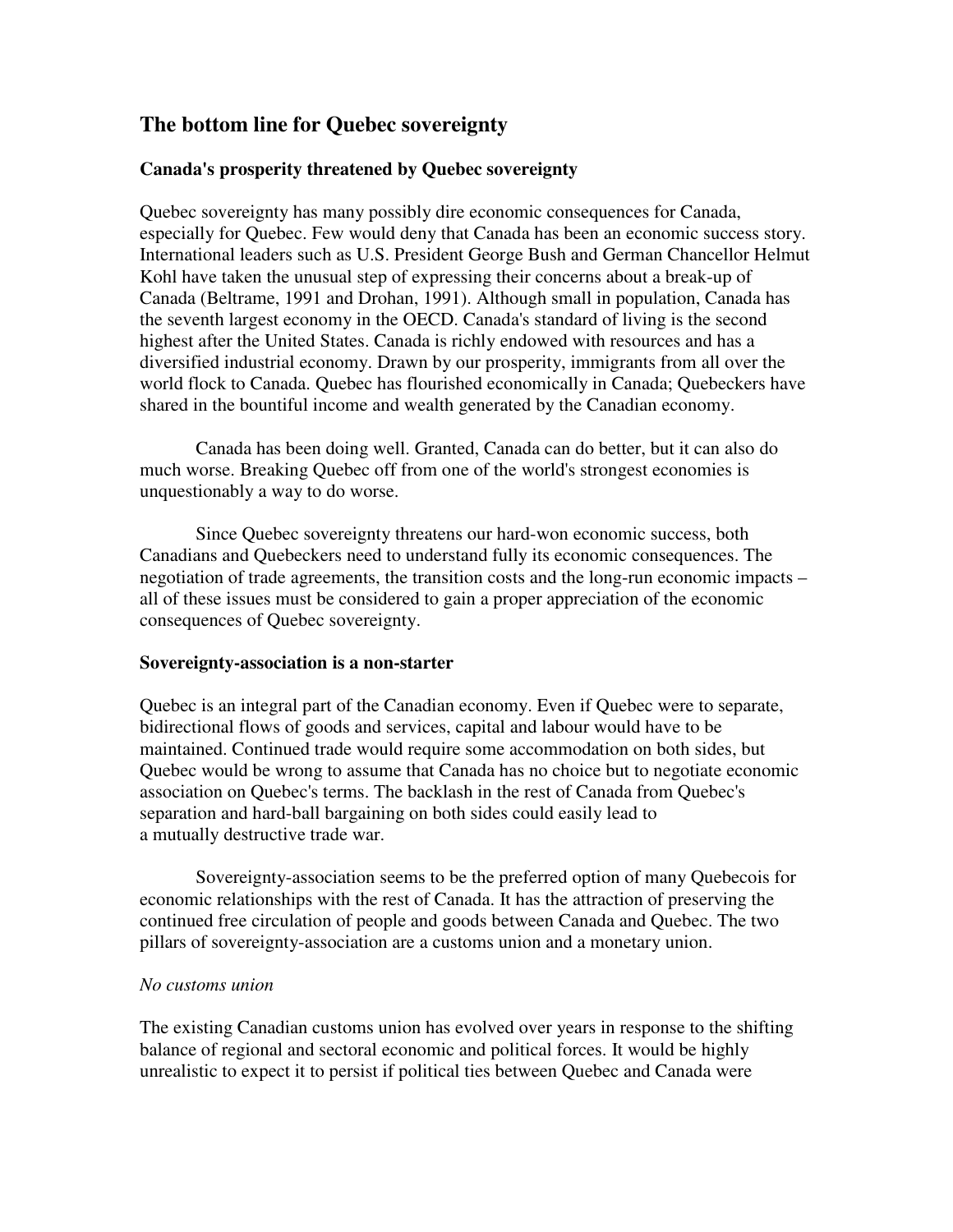ruptured. Its continuation requires a federal government for resolving disputes. There can be no economic union without a political union.

Moreover, if Quebec were to separate, a continued customs union would not necessarily be in Canada's self-interest. A customs union would require Canada to give up control over its external tariff and to adopt a common commercial policy. But it would not make economic sense for Canada to retain the same duties on clothing, textiles and footwear as Quebec, where more than half of the industry is centred. For the rest of Canada, interprovincial trade in textiles and clothing represents economic welfare reducing trade diversion and not welfare increasing trade creation.

The textile and clothing industries, which are the largest and most important of Quebec's" soft" industries are able to operate only behind high tariff walls and, even then, only after being propped up by Voluntary Export Restraints (VER) under the Multi-Fibre Agreement (MFA). Effective rates of protection for textiles average 16.6 percent; most Favoured Nation (MFN) customs tariffs for most clothing are 25 percent. Import penetration in the market for textiles and clothing has been limited to 30 to 33 percent through restraints on 80 percent of imports.

Other contentious trade issues would have to be resolved to maintain a customs union with Canada. Quebec's dairy farmers supply almost half of Canada's industrial milk at inflated prices under the shield of supply management marketing boards. As a result, Quebec has a trade surplus with the rest of Canada of more than \$700 million in dairy products, not including fluid milk. Quebec-Hydro, benefiting from a long-term contract with Newfoundland, reportedly resells Churchill Falls's power for \$800 million per year profit (Gorham, 1991, p.E6). Neither of these situations would be allowed to continue if Quebec were to become a foreign country and trade regulations were to change.

In a Canada without Quebec, Western Canada, which traditionally supports free trade and criticizes the way resource industries are treated, would be more influential in the determination of national trade policy. Quebec's departure would break the Ontario-Quebec axis in support of manufacturing.

A free trade agreement would probably be about as far as Canada would want to go to accommodate Quebec. And this agreement would not be an act of magnanimity; it would be in Canada's interest. But it would require Canadians to put aside any hard feelings resulting from a break and could thus not be considered a certainty.

Under a free trade agreement there would have to be border control points between Canada and Quebec to enforce rules of origin and commodity taxes. Even in the European Economic Community there are still border controls on the flow of goods.

Trade arrangements with Canada would not be the only difficulty facing Quebec. The Canada-United States Free Trade Agreement would not automatically apply to an independent Quebec. While the United States would probably be receptive, Quebec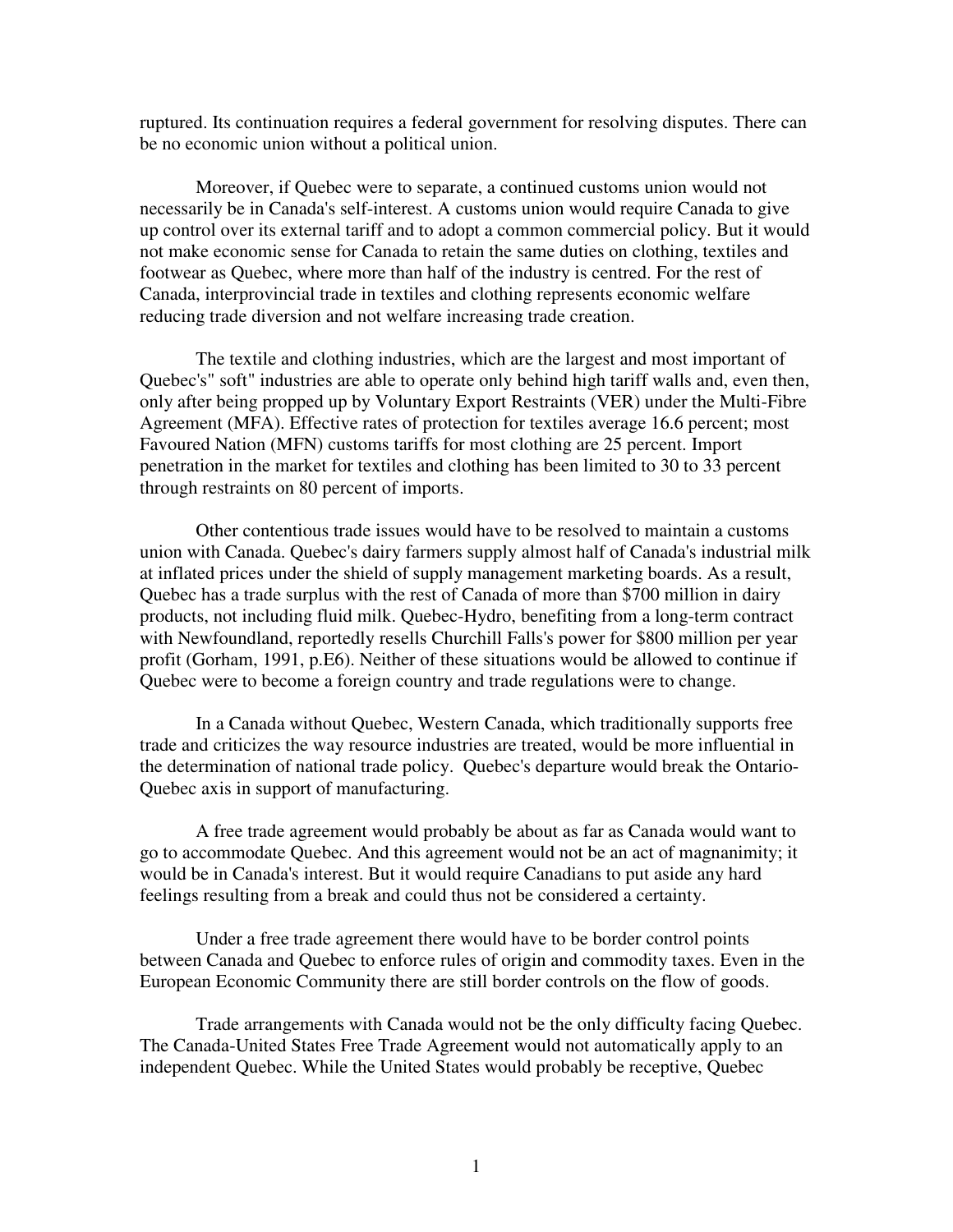would still have to negotiate its own agreement. There is no guarantee that a new agreement would be as favourable as the existing Canada-United States Agreement. As a Canadian province, Quebec has been spared the full extent of scrutiny by U.S. trade negotiators. Government procurement could become a target. Trade barriers affecting alcoholic beverages and agricultural supply management could come under renewed attack. The United States might also investigate the much heavier degree of government intervention under Quebec Inc. American negotiators may want to discuss low-cost electricity provided to industrial uSE7rsuch a Norsk Hydro (Globe and Mail, 1991) and the promotion of Quebec businesses by the Caisse de depot. They may even wish to negotiate environmental safeguards on the development of James Bay Il. Even barring these contentious issues, the negotiation process would be time-consuming. Quebec could not expect to jump to the head of the United States' trade negotiation queue. The U.S. Congress would also want to make sure its views are reflected in any negotiations. All of this could take years and would contribute to a climate of uncertainty which would undermine economic performance.<sup>1</sup>

#### *Maybe a monetary union*

The Belanger-Campeau Commission argued that the Canadian dollar could be maintained as a sovereign Quebec's currency through legislation declaring the Canadian dollar legal tender in Quebec (Commission, 1991a, p.58). Jacques Parizeau has gone even further: he said that Canada can do nothing to stop Quebec from using the currency (Macdonald, 1991). For Quebeckers worried about their life savings being eroded by a depreciating Quebec dollar, this could well be the deciding issue for Quebec sovereignty.

But Parizeau is wrong: If Quebec chooses to separate, there is no guarantee that it could continue to use the Canadian dollar. Only the Canadian government can run a Canadian dollar monetary system. It alone can print the currency that people want to hold and make the rules under which the payments system operates. While a quarter of the Canadian money supply is now in Quebec, paper money wears out and must be replaced on a regular basis. The average life of \$2, \$5 and \$10 bills is currently less than one year, and the average life of a \$20 bill, less than two years. Only the Canadian government can supply replacement currency.

Even if Quebec were to separate amicably, problems would arise for Canada if Canada allowed Quebec to use the Canadian dollar. It would be impossible for the Canadian regulatory authorities to guarantee the solvency of the Canadian financial system if Quebec financial institutions could clear through the Canadian Payments Association and if the Office of the Supervisor of Financial Institutions did not have supervisory authority over them. The bankruptcy of a major Quebec institution could occur without warning and could bring down the Canadian financial institution with which it had clearing arrangements.

In addition, the Bank of Canada's conduct of monetary policy would be more difficult if a large proportion of Canadian currency and Canadian dollar bank accounts were outside its control. Unlike Canadian financial institutions, Quebec financial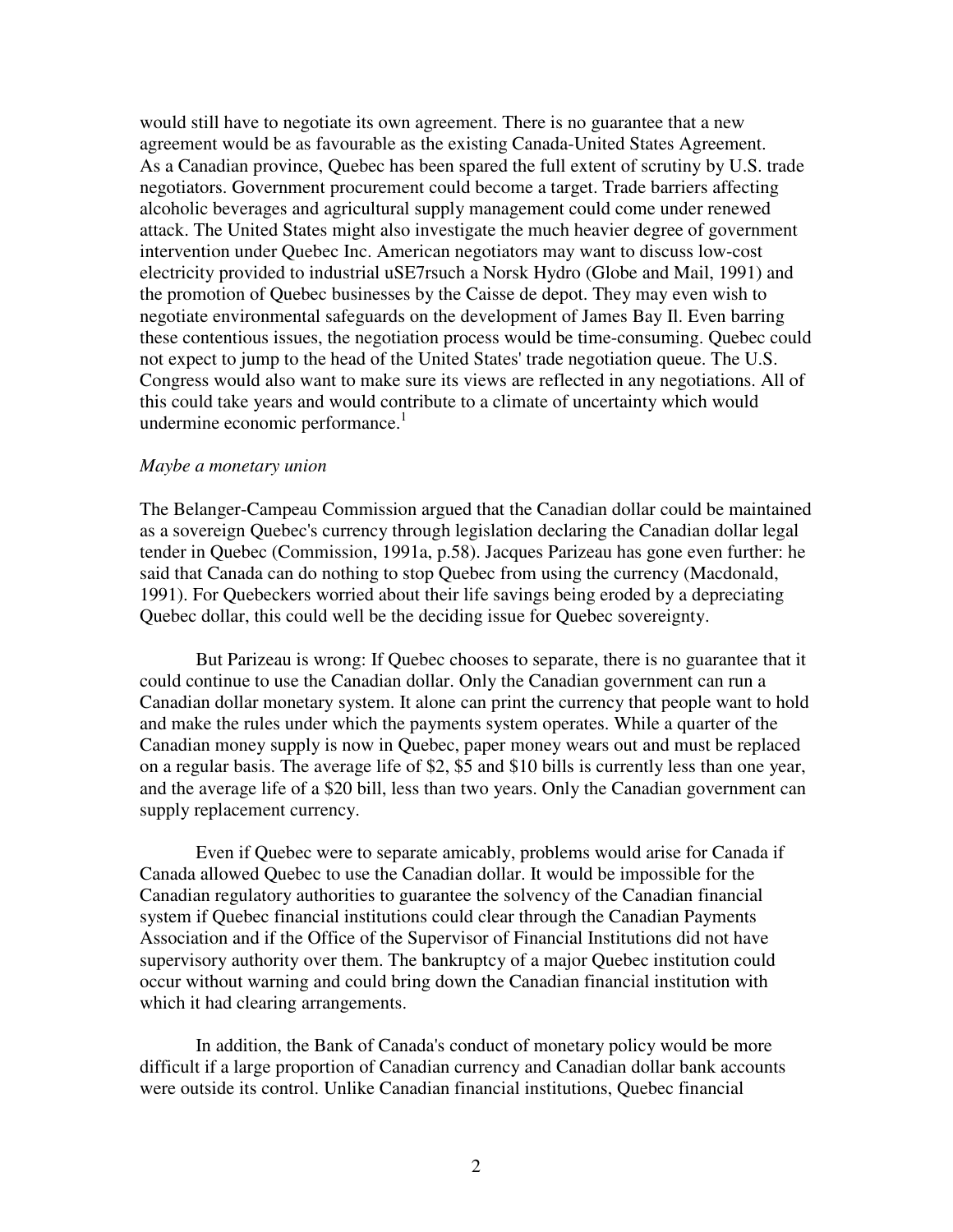institutions could not be compelled to report regularly to the Bank of Canada. This would make it more difficult for the Bank of Canada to rely on current monetary indicators to gauge the stance of monetary policy. More importantly, monetary policy would have to be altered to respond to changes in the money supply caused by inflows and outflows of Canadian dollars from Quebec (resulting from, among other things, different macroeconomic policy stances in Quebec and Canada). This change could conflict with the domestic objectives of monetary policy, such as the pursuit of price stability.

A sovereign Quebec would also encounter problems if it used Canadian currency. The only way Quebec could acquire additional Canadian currency would be by running a balance of payments surplus, which would require either a current account surplus or an increase in foreign indebtedness. Ultimately, Quebec would have to transfer real resources to Canada in exchange for paper currency.

If Quebec were to separate on acrimonious terms and try to-avoid bearing its share of the public debt, the reaction of the rest of Canada would be understandably hostile. In that situation, there are some, admittedly extreme, steps that the Canadian government could take to prevent Quebec from using the Canadian dollar. Existing Canadian currency could be recalled and new notes issued. Restrictions could be put on the export of Canadian currency. Regulations could be established to deny Quebec financial institutions direct access to the Canadian Payments Association.

Such extreme measures would only be taken if there was a complete breakdown of relations between Quebec and the rest of Canada. But Quebeckers must know that they would not hold all the trump cards in negotiations with Canada if bargaining were to get really tough.

Even in a climate of good faith bargaining, a monetary union between Quebec and Canada would be hard to sell to the rest of Canada. To persuade English Canadians of the need for a monetary union, Quebeckers could appeal to English Canadians' pocket books: they could argue that a monetary union was necessary for Quebec to assume its share of the Canadian dollar denominated public debt. Obviously, Quebec would experience more difficulties in carrying its share of the debt load if it had its own currency. But Quebec would have to accept its fair share of the federal government debt as a quid pro quo for a monetary union.

English Canada could be expected to embrace a monetary union with Quebec only reluctantly, if at all, and to yield little, if any, say in the formulation of monetary policy to a sovereign Quebec. Other provinces would find it very difficult to accept Quebec representation on the central bank if they were excluded. In addition, even if a monetary union were established, it might not last. In the past, monetary unions without political unions have always eventually collapsed (Howitt, 1991, p.22).

If no agreement were reached on a monetary union, the lack of a common currency between Canada and Quebec would be more troublesome for Quebec than Canada. The smaller and more open an economy is and the less diversified and the more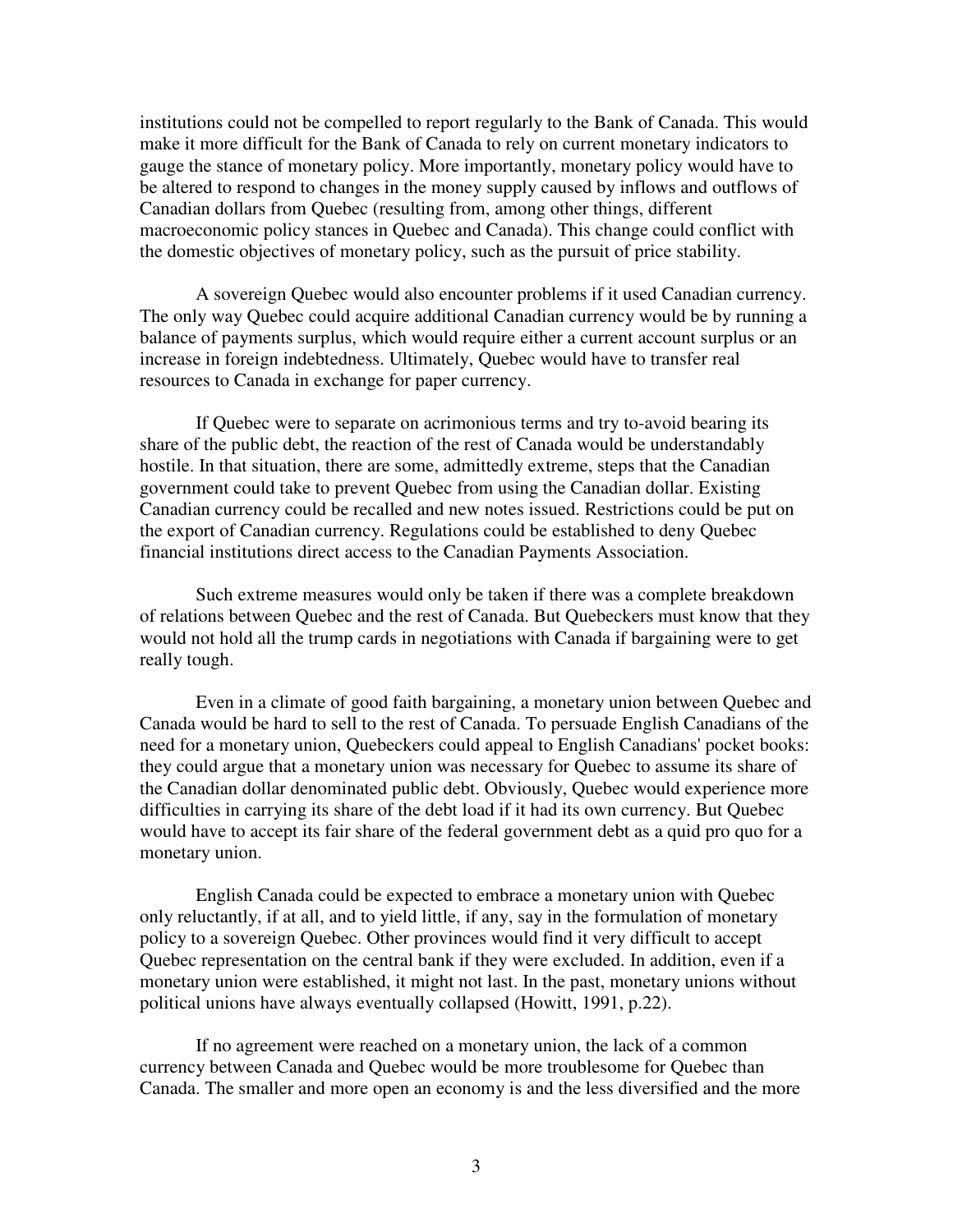variable economic activity is, the smaller the benefits from a floating exchange rate in fostering adjustment are and the higher the costs in increased transaction costs and volatility are. Bernard Fortin's estimate that a separate Quebec currency could cost Quebec \$40 billion if future costs are discounted to the present illustrates this point (Commission, 1991b, p.288).

The Bank of Canada has already gained the confidence of the international financial community for the stability of the Canadian dollar. Quebec would have to earn such confidence for its new currency. The only quick way to gain confidence would be to peg the Quebec dollar to either the Canadian or U.S. dollar. In so doing, Quebec would lose the capacity to conduct an independent monetary policy. Separation would definitely not be the road to monetary independence for Quebec.

#### **Confrontation over the division of debt**

On one issue, Quebec would have an advantage over Canada-the division of the \$400 billion national debt. The debt is an obligation of the government of Canada. Quebec would have to be persuaded to assume its one-quarter proportional share based on population.

Currently, we are getting mixed signals from Quebec on how they propose to split the debt. Jacques Parizeau, the Parti Quebecois leader, said in Toronto last December that "we will ...haggle for a few weeks before we come to something like a quarter." But one of the background studies of the Belanger-Campeau report argued that Quebec's share of debt should be only 18.5 percent based on federal assets and revenues in Quebec (17.5 percent if pension liabilities are included). The size of the deficit Quebec assumes will make the difference between an almost balanced budget and a huge deficit. Each 1 percentage point share is worth roughly \$4 billion.

There also seems to be some resistance in Quebec to the idea of replacing federal market issues with Quebec issues. The preferred option in Quebec is to leave the federal debt as it is and only to reimburse the federal government for the interest in order to avoid the unnecessary costs of issuing new bonds. But the unmatured debt outstanding has an average term to maturity of only four years. So it would be possible to refinance most of the debt in five to ten years without incurring additional financial costs. The real reason that it would be advantageous for Quebec not to have to assume directly its share of the debt is to avoid an increased risk premium for Quebec government securities. Also, it would strengthen Quebec's hand in future negotiations because Quebec would have the option of threatening to withhold payments if the bargaining were not going its way.

As a last resort, the federal government always has the extreme option of reneging on the roughly 17.5 percent of federal public debt held in Quebec. But this option would disrupt financial markets and it would undermine the federal government's credit rating. It would be used only if there was a complete and acrimonious breakdown of negotiations over the distribution of the debt.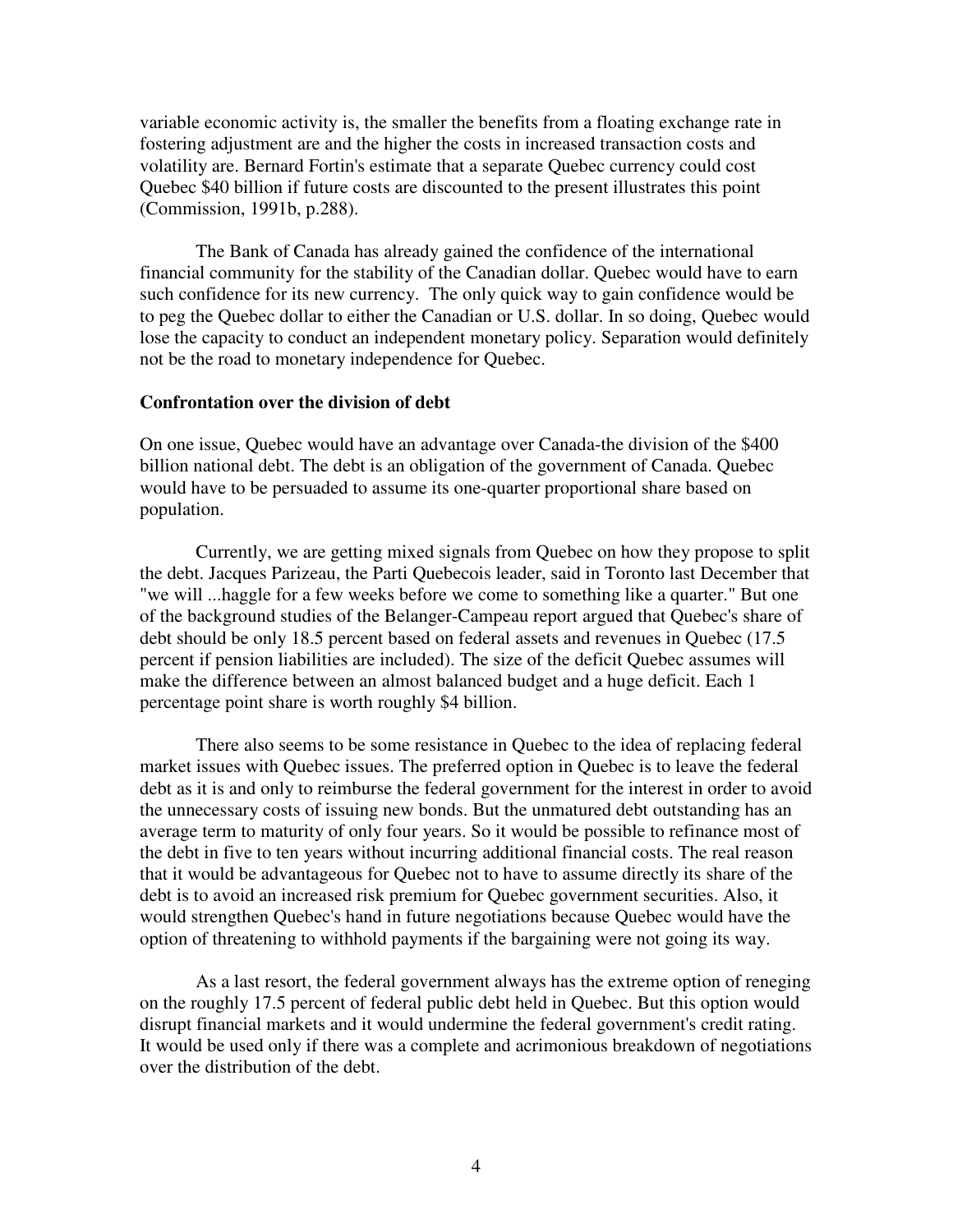A related issue would be the division of national assets. Presumably those federal government assets having a fixed location, such as buildings and land, would be assigned to Quebec or to the rest of Canada based on their location. But mobile assets would be subject to more disagreement. Breaking up commercially viable crown corporations would be controversial, and if not done carefully could lead to decreases in output and employment. A fair split of assets and liabilities would require that all assets and liabilities be evaluated and that agreement be reached on a fair overall sharing ratio, such as population.

# **Reductions in the public service**

The federal Public Service would have to be cut back sharply if Quebec were to separate, perhaps not by as much as one-quarter, which is proportional to Quebec's quarter population share, but certainly substantially. The impact would be greatest in the Ottawa area. Currently 53,000 federal public servants work on the Ontario side of the Ottawa River and 18,000 on the Quebec side. While some public servants in Quebec would be hired by the Quebec government, many public servants would become unemployed, including many of the 25,000 Outaouais residents with federal jobs in the Ottawa area. Unemployment would rise until displaced public servants could find new jobs. Property values in Ottawa could be expected to decline unless there was an inflow of people from Quebec. Hull and the Outaouais region would be even harder hit. Those remaining in Quebec could not expect to keep their federal jobs, and many would probably decide to move to Ontario. The closure of federal offices in Hull and the sale of homes by those moving to Ontario would produce a real collapse in property values.

# **Elimination of federal fiscal transfers**

Quebeckers must recognize that they are a principal beneficiary of federal government fiscal transactions. Even the Belanger-Campeau Commission estimated that in 1988 Quebec received a net fiscal gain of \$409 per capita, or \$2.7 billion, from its transactions with the federal government (Commission, 1991b, p.335). An independent Quebec would not get an equivalent amount of foreign aid from Ottawa.

# **The end of bilingualism**

If Quebec were to leave Canada, it would probably mark the end of bilingualism in Canada. Canada has operated as a buffer between French-speaking Quebec and English-Speaking North America. An independent Quebec would have to deal directly with the United States without the accustomed support from Canada. French documentation and labelling would no longer be obligatory for suppliers of goods to Canada, eliminating a non-tariff barrier to trade. The Quebec economy would have to bear the full cost of language requirements itself.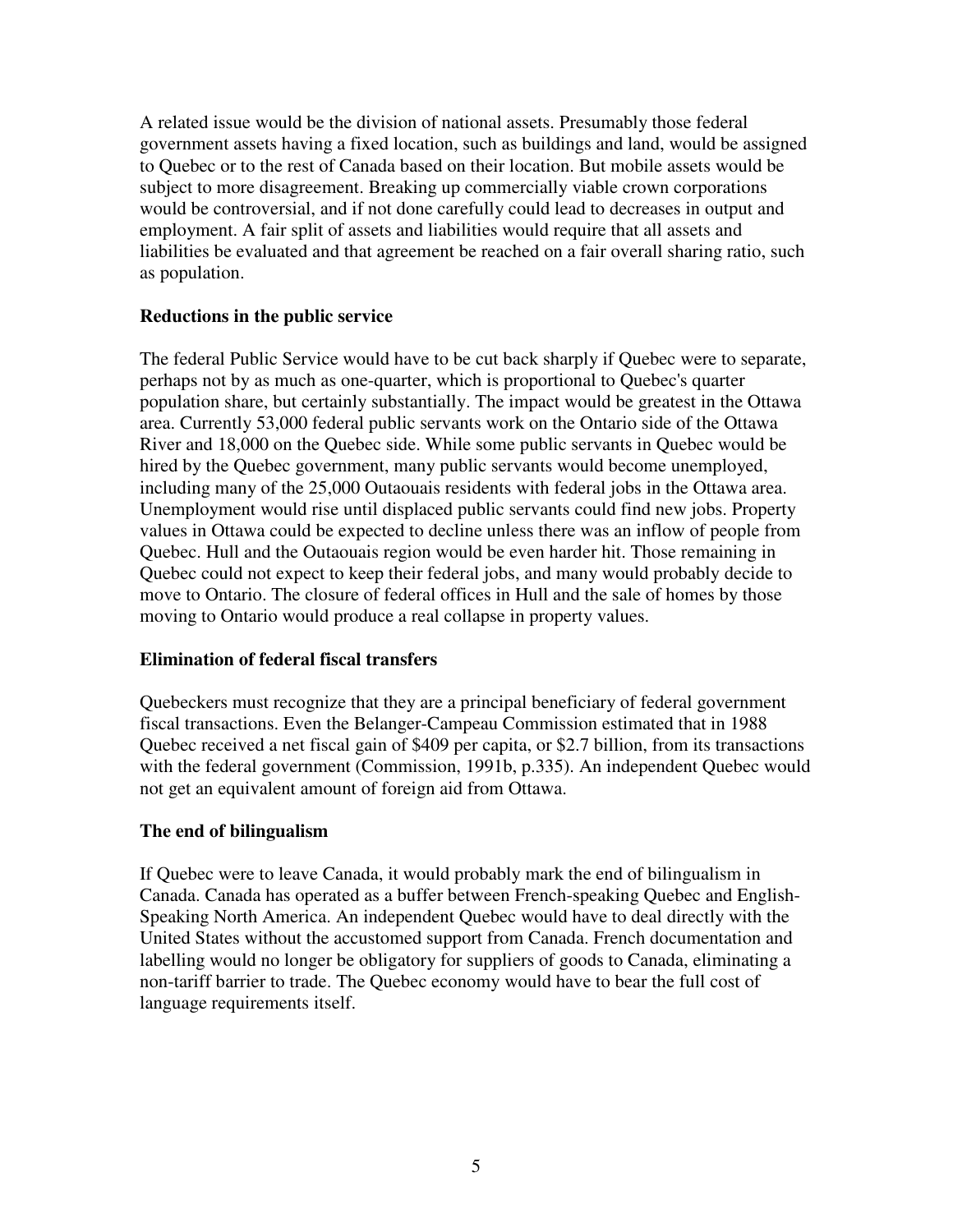#### **Higher telephone rates for Quebec**

Telephone rates are currently set by the CRTC for the whole Bell Canada region encompassing Ontario and Quebec. If rates were to be set separately for Ontario and Quebec, they would have to be increased substantially for Quebec because of the cross subsidy between toll and local service. Toll service costs only a fraction of the price charged to consumers; local service costs double the price. Since French-speaking Quebec accounts for only around 30 percent of the long distance calls in the Bell Canada region, telephone rates would have to increase sharply in a sovereign Quebec.

# **Territorial disputes**

The most divisive issue of all is the territorial boundary of a sovereign Quebec. With the transfer of Hudson's Bay Company lands to Quebec under 1898 and 1912 federal legislation, Quebec's territory has grown since Confederation from 193,000 square miles to 595,000 square miles today. This territory includes James Bay and its hydroelectric facilities, which have been central to the development strategy of a succession of Quebec governments. The federal government still has a strong legal claim on this territory under the terms of the transfer (Varty, 1991). Gordon Robertson has asked how the right of selfdetermination of the aboriginal people of this territory could be denied if Quebec were to exercise its own right of self-determination through a referendum (Robertson, 1991, p.B3). Other issues that could be raised are the possibility of a transportation corridor between the Atlantic provinces and the rest of Canada and the right of unimpeded access through the St. Lawrence Seaway. On the other hand, Quebec has made a claim to Labrador based on its rejection of the 1927 decision of the Judicial Committee of the Privy Council settling the Canada-Newfoundland boundary.

A territorial dispute would quickly turn negotiations over sovereignty sour; it would almost guarantee an acrimonious and mutually destructive split. Even the possibility of force and violence could not be ruled out. That virtually no countries have broken up without violence is worrisome.

# **Upheaval in the transition**

The consensus among many Quebec economists and businesspeople, as reflected in the Belanger-Campeau report, is that in the long run, there would be no economic costs of sovereignty, and short-run transitional costs could be minimized if both sides to the split behaved rationally. This consensus is based more on wishful thinking than on facts.

The process of separation would be very costly. A strong central government in the rest of Canada and Quebec and sound economic policies would be necessary to control the damage. Even so, economic disruptions and hardship would be great. Many people would move from Quebec to Canada, adding to the flow of 200,000 anglophones who have left Montreal during the last 15 years. Property values in Quebec would be depressed. Confidence in the Canadian and Quebec economies would be shaken. Capital would flee the country until reined in by high interest rates. The stock market would dip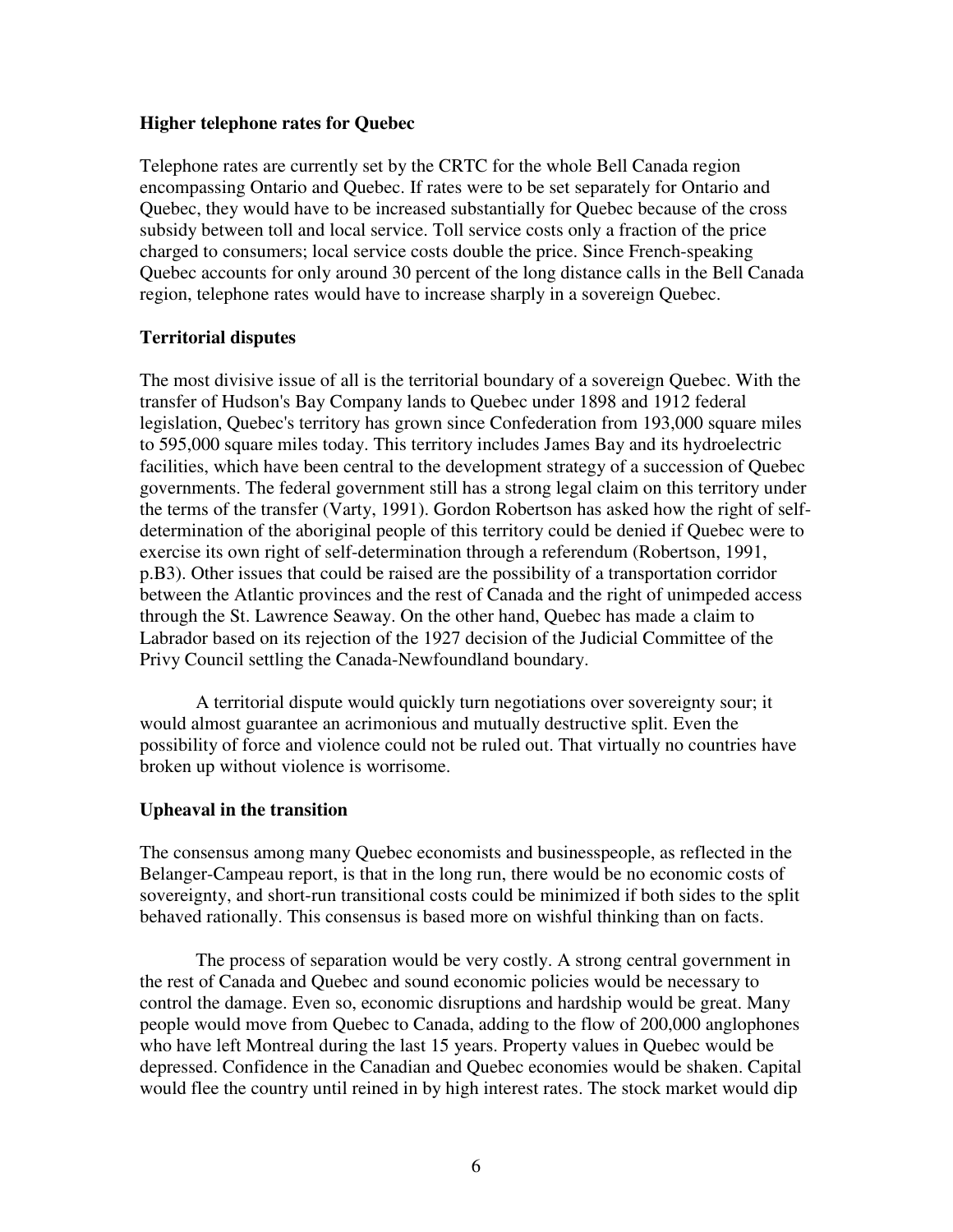and maybe even crash. The solvency of the financial system would be severely tested. Business investment plans would be shelved pending the resolution of the uncertainty. There could be at least a mild recession in Canada and a much worse one in Quebec.<sup>2</sup>

In addition to the dangers of balkanization, English Canada would have to guard against a nationalist backlash which could result in the introduction of interventionist and protectionist policies and an increase in fiscal deficits. These policies could transform the short-term economic costs of Quebec independence into long-run permanent losses. For its part and to its credit, Quebec seems to be committed to pursuing market-oriented and fiscally responsible policies regardless of the resolution of the current crisis (and in sharp contrast to Ontario). Quebec has been one of the biggest boosters of the Canada-United States Free Trade Agreement and is supportive of a trilateral pact with Mexico. Such sound and outward-looking economic policies strengthen its ability to weather the economic storms of separation.

Problems could arise for English Canada if the United States were to insist on renegotiating the free trade agreement with Canada if Quebec were to separate. The United States might try to tighten up the auto pact safeguards to the detriment of Canada's transplants or to gain improved access to markets for cultural industries. But the United States could also seek to extract these concessions within the context of the trilateral negotiations with Mexico. Quebec independence would not necessarily provide the US. with a unique opportunity to address outstanding grievances.

#### **Disruption in the medium term and longer run**

Once through the initial transition period, both Quebec and Canada would continue to be hurt.<sup>3</sup> It would take a long time to make up for the investment lost as a result of the crisis in confidence in the transitional period. Investment loss stemming from plant location decisions might never be regained. Furthermore, even a small risk premium in borrowing costs caused by Quebec's heavier debt burden and its currency risk could serve to dampen investment spending permanently and to reduce potential output.

There would also be the deadweight loss from the time and effort that the best brains and talents in the country would have to spend reorganizing and sorting out Canada's affairs. While this would strictly be a transitional cost, it would extend over such a long period that it could be considered a medium-term and even a long-run cost. More than 170 treaties govern Canada's relations with the United States. A similar web of treaties would have to be developed for Quebec and for Quebec's relations with Canada. Quebec would also have to negotiate many treaties with other countries to take the place of those that Canada already has. Negotiations can be very costly and time consuming. For example, the negotiation of the free trade agreement with the United States took more than two years, and during this period the Trade Negotiators Office had an annual budget of \$10 million and employed more than one hundred people. The total cost of the negotiations, including expenditures for communications and for other departments, is estimated to be approximately \$30 million by the time the trade agreement was implemented. Negotiations are not always as expensive as the free trade agreement. But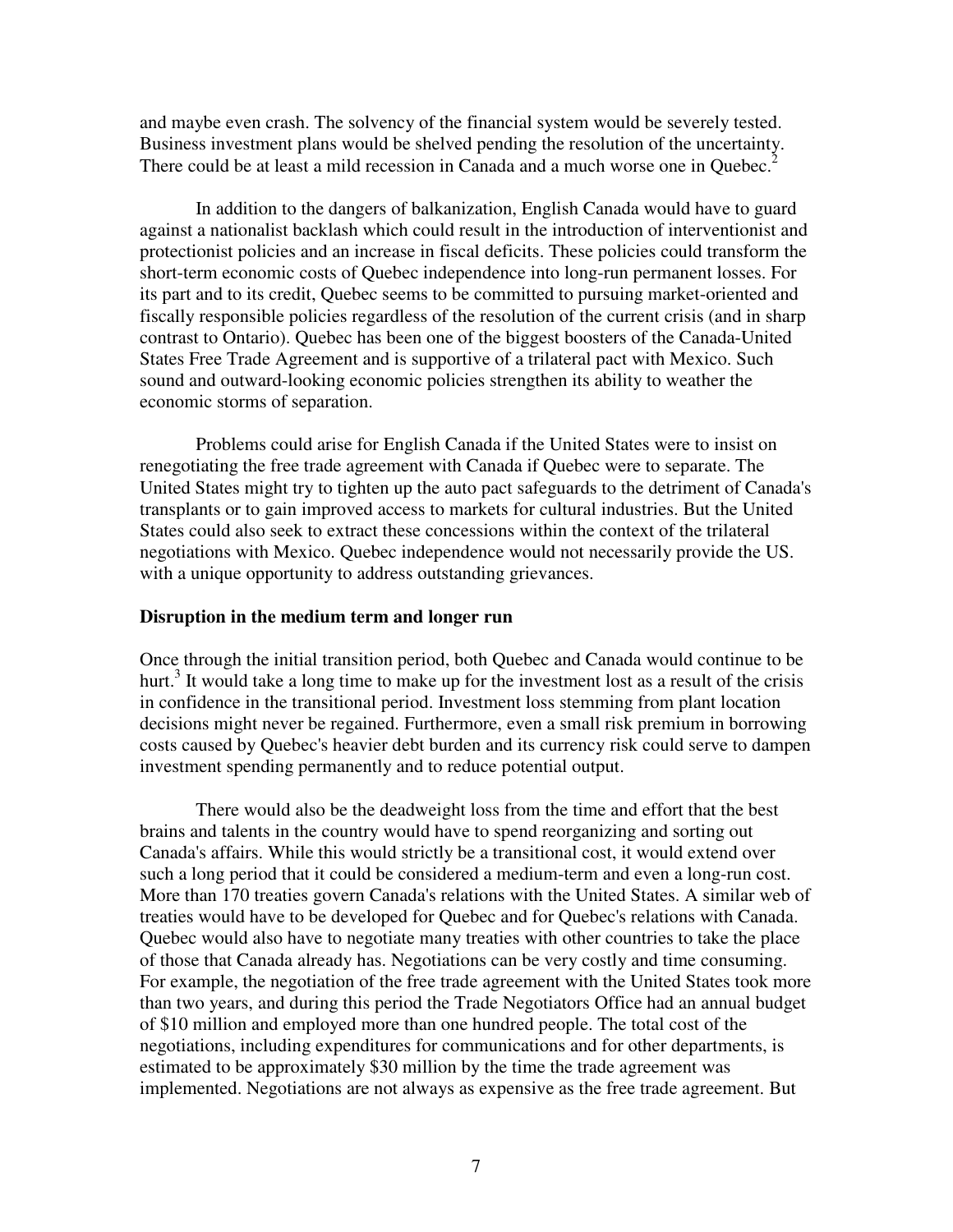to renegotiate 170 treaties with the United States and a similar amount with Quebec would be very costly. All the time and effort that would be required to negotiate and renegotiate treaties would be much better spent working to improve Canada's international competitiveness and other pressing domestic problems.

#### *Quebec*

In the long run, Quebec would probably continue to be much harder hit than the rest of Canada. Quebec is more dependent on trade with the rest of Canada than the rest of Canada is with Quebec (26.5 percent of Quebec's manufacturers' shipments went to the rest of Canada in 1984, compared to only 6.8 percent of the rest of Canada's shipments to Quebec). Quebec-Canada trade would be disrupted by the growth of barriers to the free flow of goods and services. Without a political union, it would be impossible to prevent a deterioration in the economic union. Quebec's trade position is weak even as a part of, Canada. Its most important export industry-paper and allied products-is threatened by environmental concerns and regulations. Quebec's weak external position would be exacerbated by sovereignty. The importance of the vulnerable and highly protected "soft" sectors of textiles and clothing and furniture in Quebec manufacturing would accentuate Quebec's problem of adjustment. Quebec dairy farms, which provide almost half of the industrial milk for the country at a high price under supply management, would also definitely be at risk. Quebec would also lose access to a secure supply of petroleum. If a separate currency were established, increased transaction costs (estimated by Bernard Fortin to be 0.6 percent of GDP) would further cloud the trade picture. The only unambiguous strength of the Quebec economy is the export of hydroelectricity, but even it could be affected by territorial disputes with Canada and the lames Bay Cree and by any efforts by Newfoundland to cut off Churchill Falls's power. Domestic sales of hydroelectricity to industrial users and the associated exports could also be curtailed if Quebec were forced to eliminate subsidies to reach a trade agreement with the United States.

Given the much higher degree of government intervention in the economy in Quebec than in the rest of Canada, Quebec might have difficulty negotiating a favourable free trade agreement with the United States. Quebec would also have less bargaining clout in international negotiations more generally. In any event, the external position of Quebec would be weak, and structural adjustment policies of the type advocated by the International Monetary Fund and World Bank would be required to strengthen the current account.

The Quebec economy has several weaknesses which would be exacerbated by independence. Quebec would lose the benefit of net fiscal transfers from the federal government. The budgetary deficit of the Quebec government would increase to well over \$10 billion if Quebec were to take over the existing federal structure of revenues and expenditures. The loss of economies of scale in the provision of some government services such as defence and external relations could very well result in increased spending and an even higher deficit.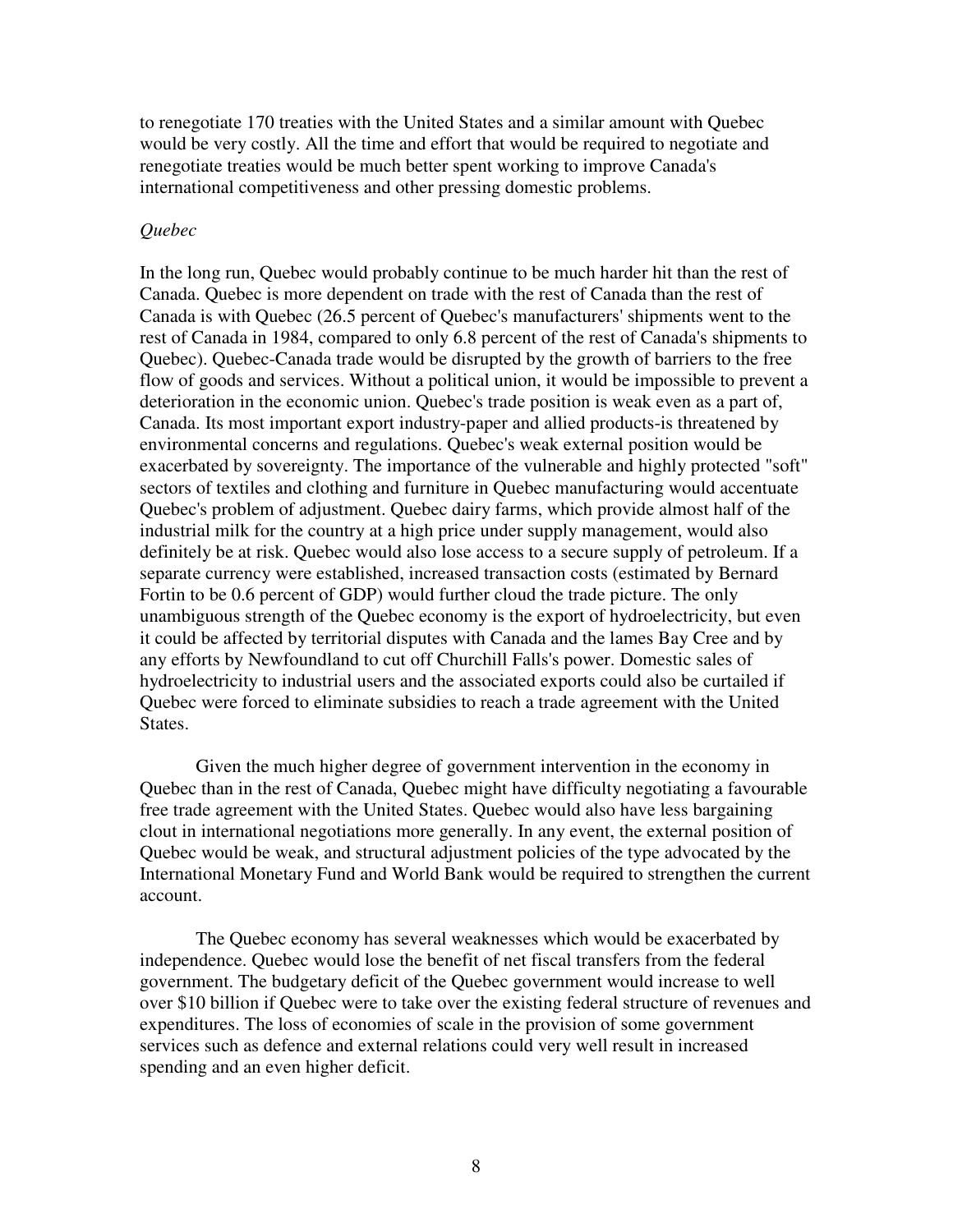Net public debt as a proportion of GDP would rise from 35 percent of GDP in 1989 to 95 percent if Quebec's share of federal net debt based on population were facto red in. Sharing federal public debt charges based on population, instead of on revenue as is currently the case, would increase public debt charges in Quebec by 0.7 percent of GDP, or \$1 billion.

An independent Quebec would have a larger gross public debt than any of the seven largest industrialized countries except for Italy. Of the smaller countries, only Belgium and Ireland would have higher gross debt. A sovereign Quebec would definitely be a high public debt country.

International and domestic lenders could be expected to exact an interest premium from the Quebec government t compensate for the greater risk of lending to a high-debt sovereign Quebec, which they were doing until recently when support for sovereignty began to wane. The benefits that Quebec would be giving up, such as greater stability of revenues because of federal transfers, are recognized by lenders.

If Quebec were to lose the benefit of federal fiscal transfers and to assume its full one-quarter share of the federal dot, taxes would have to increase. An estimate of the required tax increase was offered in (Grady, 1991, chapter 4) of 2 to 3 percent of GDP. This increase would be accentuated by the need for increased spending on health nd pensions as the Quebec population ages. Fiscal belt-tightening would become the order of the day as structural adjustment policies were adopted to redress Quebec's weak external position.

If Quebec became a sovereign state, there would be a renewed exodus of the head offices of Canadian corporations out of Quebec. Quebec's business and entrepreneurial base would be further eroded. Canadian crown corporations such as Canadian National Railways, VIA and Air Canada would have no reason to be headquartered in a foreign country. Private firms such as Imasco, Montreal Trustco, and Power Corporation of Canada, which own Canadian financial institutions subject to restriction on foreign ownership, would under existing legislation be required to move their head office or divest. Similar restrictions apply to federally regulated telecommunication firms or their holding companies such as BCE Inc., Bell Canada, and Teleglobe, airlines such as Air Canada and broadcasting companies such Astral Inc. Other major firms such as Canadian Pacific, Seagram's Corporation, Molson and Alcan (and many smaller firms too numerous to name) might also decide to move. On the other hand, some Canadian firms may locate branch offices in Quebec as American firms have done in Canada.

Quebec's worsened growth prospects and its tax increases would encourage more anglophones to emigrate-almost half of whom have already expressed an intention to leave if Quebec were to become independent (Fontaine,1991,p.Al). Emigration would further undermine Quebec's economic performance because of the key role anglophones play in the Quebec economy, particularly in maintaining links with the English-speaking North American business community.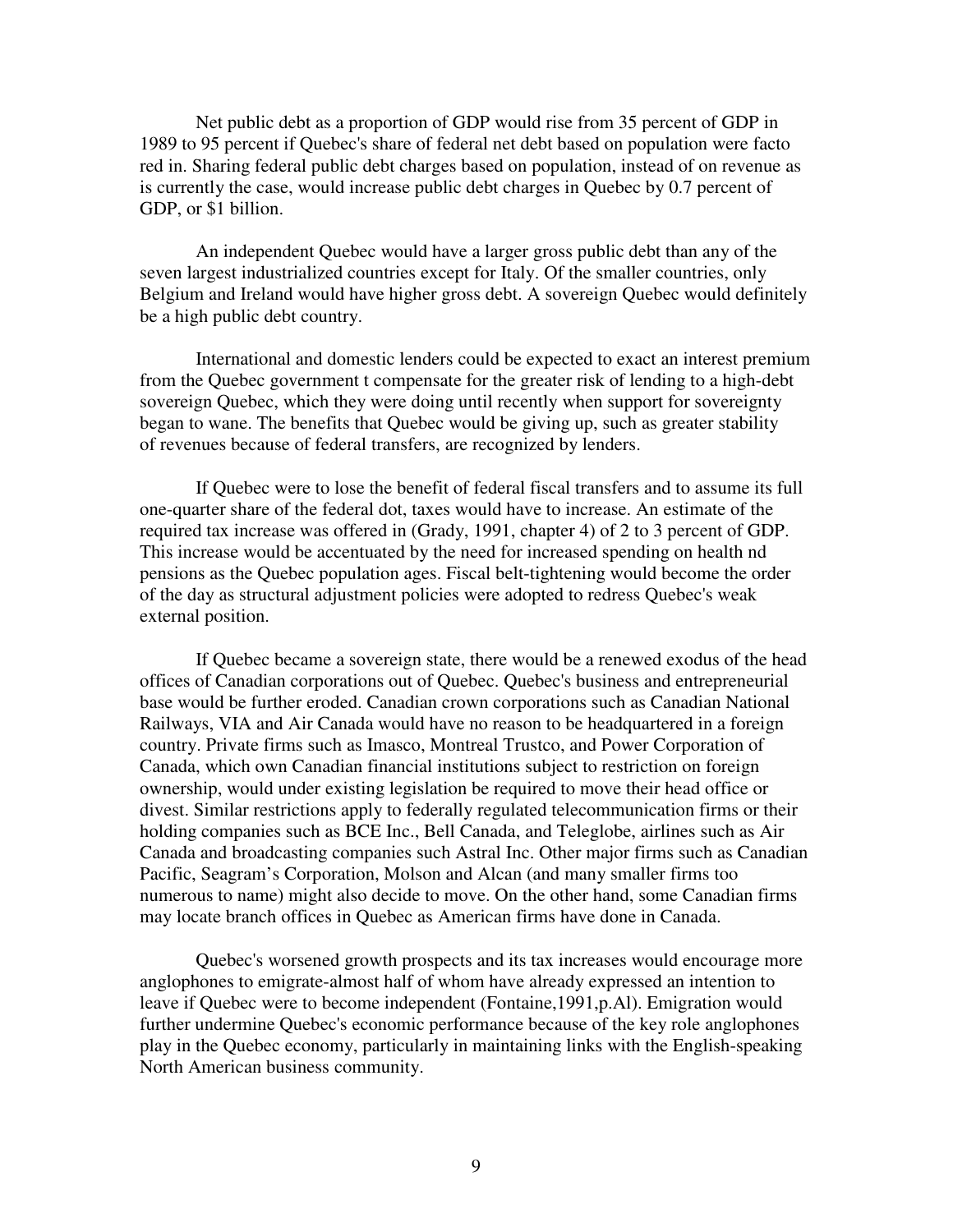However, while a sovereign Quebec would be worse off than it was as a Canadian province, it cannot be denied that Quebec would still have a viable economy. Quebec would not be the smallest country in the OECD if it were to become independent. Measured by GDP in U.S. dollars in1988 converted at the average exchange rate, Quebec would only be slightly smaller than Austria and large than Denmark, Finland, and Norway. In population Quebec would it in between the same countries. Quebec's GDP per capita in terms f U.S. dollar purchasing power parity at \$17,207 would make it the third highest income OECD country behind the United States and Canada. But, again, the real question for Quebeckers should not be whether a sovereign Quebec is viable economically, but whether Quebec would be better off economically.

A sovereign Quebec would definitely have serious adjustment problems, which could be addressed most effectively if business, labour, and government were induced by a crisis to work together for the greater good of a newly sovereign Quebec. The acceptance of a six month wage freeze next year by Quebec public servants and the multiyear strike-free labour contracts at Aciers Inoxydable Atlas (Parent, 1991) and MIL Group Inc. (Gibbon, 1991, p.3) provide examples of labour's willingness to cooperate in the current difficult climate. However, even a cooperative approach would not be sufficient to overcome the adjustment problems. Thus, a sovereign Quebec could still be in worse circumstances in the long run than Quebec the province, even if everyone cooperates in Quebec after separation.

#### *The rest of Canada*

The rest of the country would also be in worse circumstances in the long run if Quebec separates, but its situation would not be as bad as Quebec's. Key to the economic wellbeing of the rest of the country would be the need to resist centrifugal forces. Nevertheless, any reduction in access to the Quebec market would still have costs. Ontario and the Atlantic provinces would be most affected by any disruption in trade flows because of their greater dependence on trade with Quebec (8 to 9 percent of manufacturers' shipments from Ontario and the Atlantic provinces go to Quebec). The Prairies and British Columbia would be virtually unaffected (only 3.8 percent of manufacturers' shipments from the Prairies go to Quebec and only 1.7 percent from British Columbia). The so-called Pakistanization of Canada could particularly disrupt trade flows between the Atlantic provinces and the rest of Canada (8.9 percent of manufacturers' shipments from the Atlantic provinces go to the rest of Canada and 1.8 percent from the rest of Canada to the Atlantic provinces). Given the higher proportion of trade which could be affected, the Atlantic provinces would be hurt the most by any disruption in trade.

Sharing the public debt will be critical in determining the long-run impact of Quebec's separation on the rest of Canada. For the impact to be relatively minor, Canada will have to ensure that Quebec assumes its full share of the debt.

A very serious disadvantage of Quebec separation for the rest of Canada would be the potential loss of international influence and prestige and the weakening of Canada's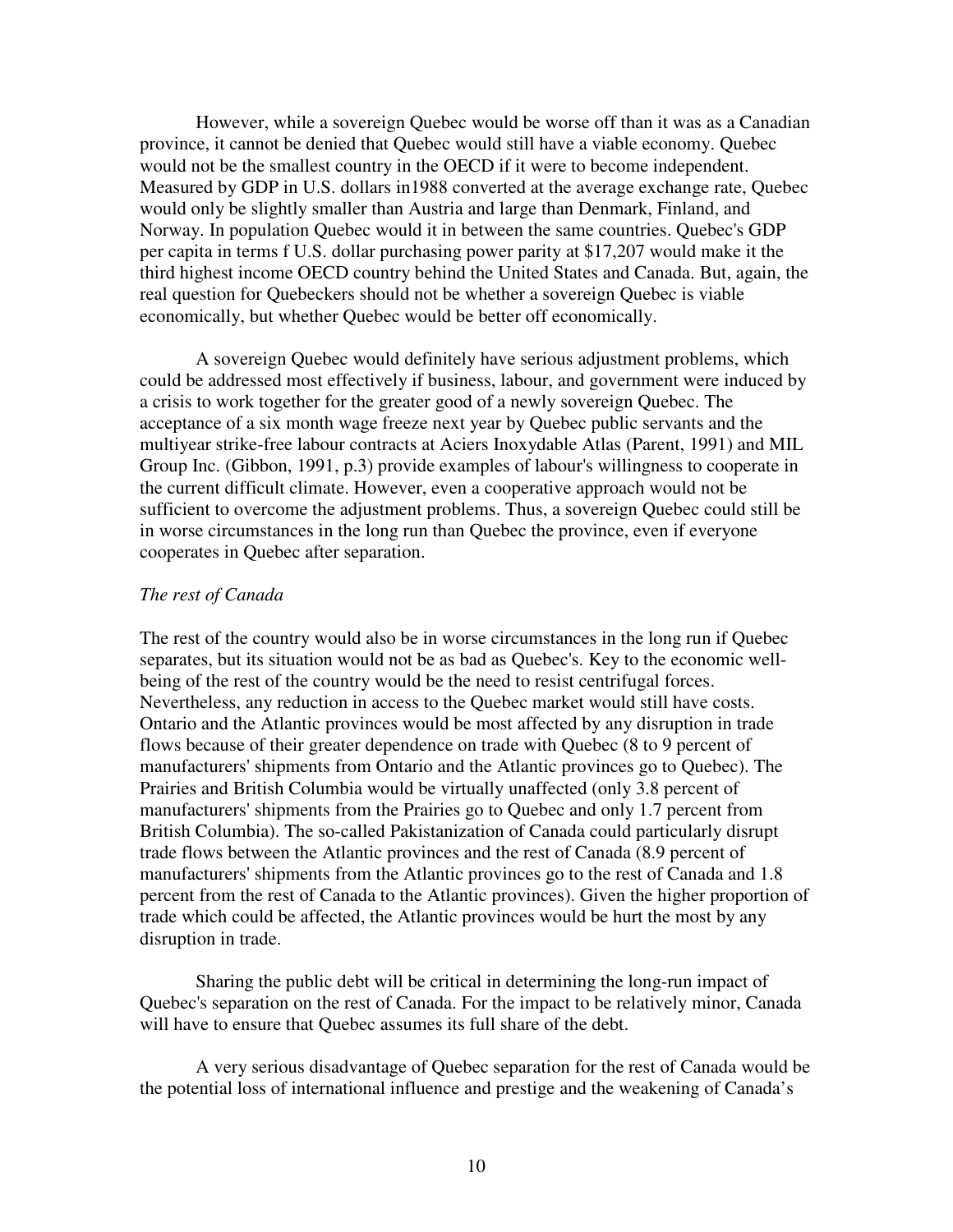bargaining position in international negotiations. This loss could have an adverse effect on Canada's trade and on other economic relations with the United States and other major trading partners. But the significance of our weakened international position should not be overstated. Canada without Quebec would still be the seventh largest country in the OECD and would retain its status as a junior member of the G-7, though with reduced influence.

The cost of renegotiating treaties with the United States and of concluding similar treaties governing our relations with Quebec would be very high. The \$30 million price tag on the free trade negotiations with the United States shows that treaties can be very expensive. Equally important, the negotiations would divert attention from other pressing issues that need attention.

Other institutional restructuring would also be required. Federal government policies and regulations are designed to be applicable to all of Canada. Canadian business operates in an integrated economy. If Quebec were to separate, the federal government would have to be restructured; many laws and regulations would have to be changed. Corresponding changes would be required in private sector firms. Financial institutions and other regulated industries like telecommunications would have to change the most. All of this change would be very costly.

On the positive side, Canada would benefit from the end of net fiscal benefits to Quebec from federal government transactions with the Quebec government and residents. Without Quebec, the recipient of almost half of equalization payments, the cost of fiscal transfer payments to less well-off provinces would be much more affordable for the deficit strapped federal government.

The long-run economic impact of Quebec sovereignty on the rest of Canada would be conditioned as much by the policy responses of the Canadian government as by the direct impact of the act of separation itself. It would be important not to adopt protectionist and interventionist policies which would make the situation worse.

#### **An estimate of the bottom line**

Quantitative estimates of the economic impact of Quebec sovereignty on Quebec and the rest of Canada in both the short and long run are provided in table 1. It should be stressed that these estimates give only a rough indication of the orders of magnitude involved; they are not strictly additive. In addition, they do not take into account multiplier effects. Moreover, some important areas of impact are impossible to quantify and are thus only noted. It cannot be emphasized enough that the economic consequences of breaking up a county are so complicated and unpredictable that it is impossible to estimate them with any confidence. Nevertheless, in spite of their limitations, summary estimates are given to focus debate on the economic consequences of Quebec sovereignty.

The quantitative estimates highlight the fact that Quebec would be much harder hit than the rest of Canada if Quebec separates. Real output in Quebec could easily be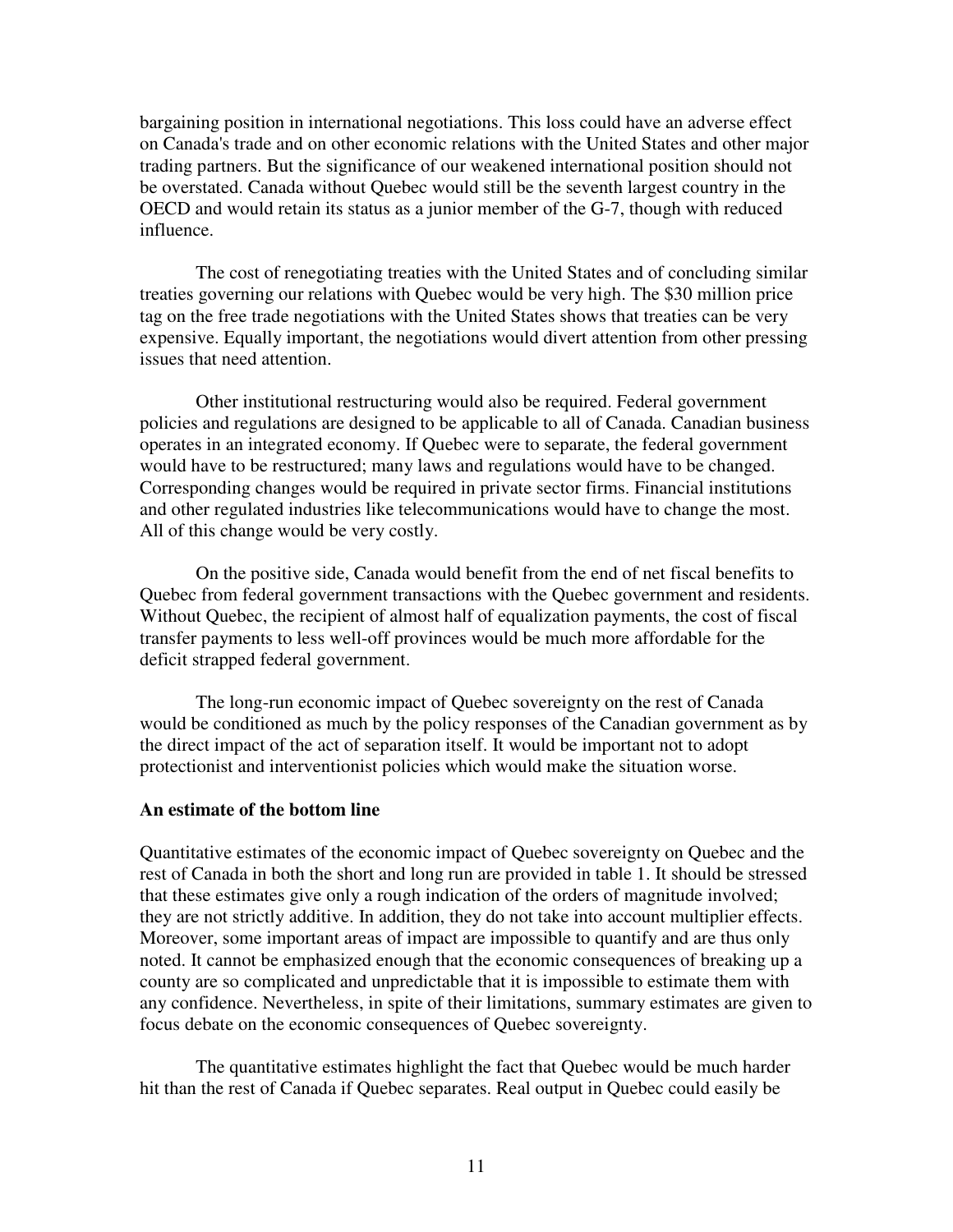depressed in the short run by as much as 10 percent and in the long run by 5 percent. In the short run, the output loss would be triggered by a crisis of confidence resulting from separation. In the long run, output loss would be caused by the required transfer of resources to the foreign sector (necessitated by the elimination of the existing fiscal gain in transactions with the federal government), by the emigration of anglophones, and by higher public debt charges resulting from the increased debt burden. The transfer would be made more difficult by the need to ad just in the soft and dairy sectors and by the probable loss of Churchill Falls's power, but it could be facilitated by increased taxes. The estimated impact of separation is very large: there is no policy that the Quebec government could pursue that could offset such a precipitous decline in output as that likely to be caused by separation.

For the rest of Canada, the economic costs which can be quantified are substantially lower than the costs for Quebec. And for Canada there are some offsetting economic gains. The net short-run costs would only be about one to two percent of GDP and would result mainly from the short-run loss of confidence caused by the separation of Quebec. The long-run quantifiable costs would be small – less than the quantifiable benefits. However, before English Canadians become too complacent about the consequences of Quebec sovereignty for the rest of Canada, it is important to stress that the estimates overlook three very important and costly items which defy quantification, namely institutional restructuring, pressure for protectionist and interventionist policies, and the loss of international bargaining clout. These costs would be sufficiently great to ensure a large economic loss for the rest of Canada from Quebec sovereignty.

#### **A last warning**

The economic costs of the separation of Quebec would be very high for Quebec. Although the costs are lower for the rest of Canada, they are still important, particularly the less tangible costs which are not readily quantifiable. Uncertainty over the eventual outcome of a split is one of the most important arguments against sovereignty. The Canadian economy is a powerful generator of wealth and jobs. It would be extremely foolish to break it up since Canada is not sure of the consequences.

Pointing out the costs of sovereignty is not to blackmail anyone. Rather it is to try to warn both Canadians and Quebeckers of the possibly dire economic consequences of their political choices in order to foster a needed spirit of compromise. If successful, it will spare much needless economic pain all around.

If the warning is not heeded, Canada will have to pull together to make the best of a bad situation. If Canada must establish economic relations with a sovereign Quebec, then Canadians must keep their emotions under control and be guided by self-interest, not spite. An emotional response would only make a bad situation worse. Damage control is the only rational response.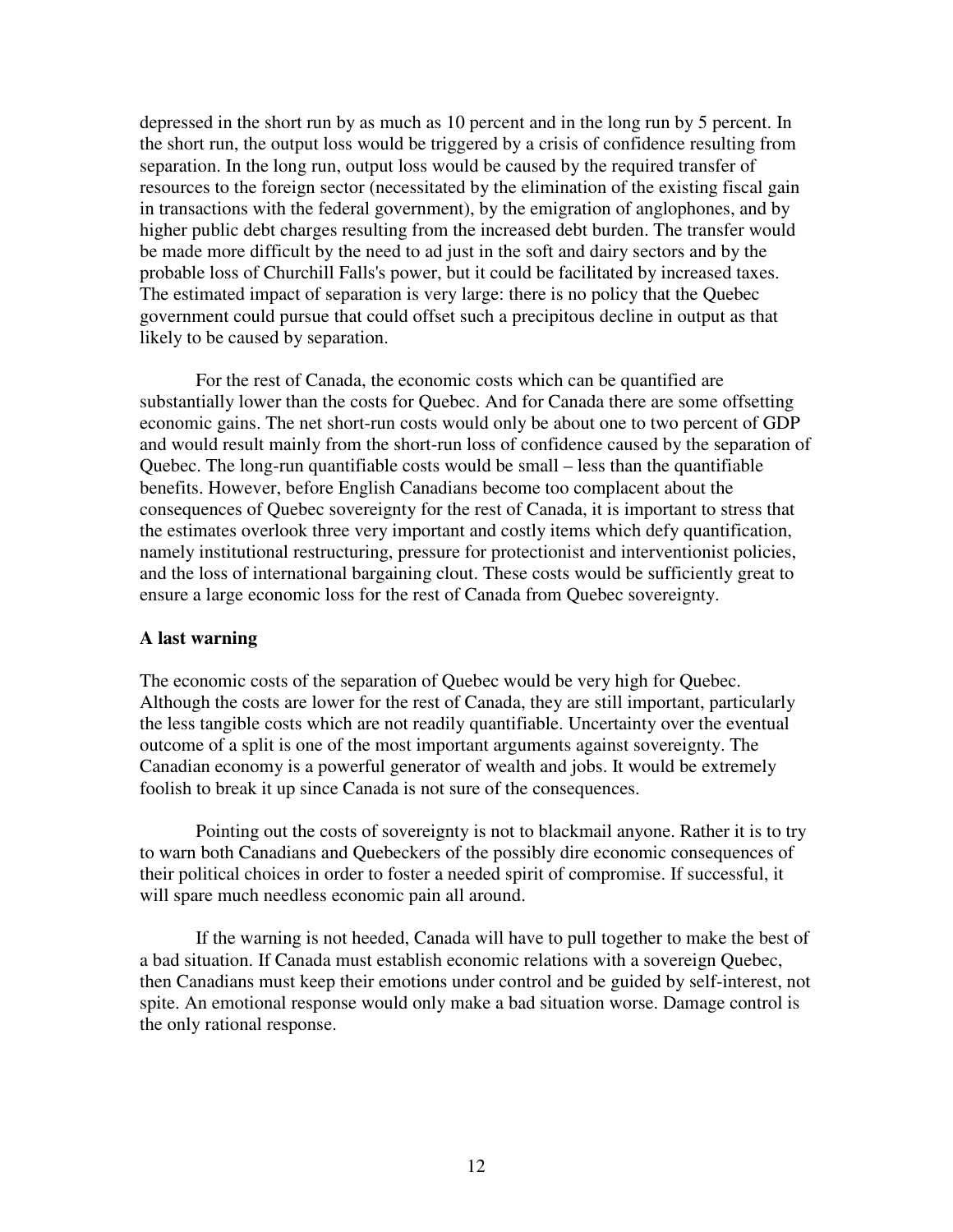# **Notes**

\* This paper is an edited version of the final chapter of *The Economic Consequences of Quebec Sovereignty* which was originally published by the Fraser Institute in 1991 (see http://global-economics.ca/ec\_conseq.htm). It is being made available as a working paper to ensure that it remains readily accessible. The author is grateful to the Fraser Institute and especially Michael Walker for sponsoring and publishing the original study. He is also grateful to Barry Carin who provided support for an earlier series of reports that provided the basis for the study.

1. U.S. concerns in trade negotiations with a sovereign Quebec are discussed in more detail in Smith (1991) and Courchene (1991). The Quebec Inc. model is most fully developed in Courchene (1986).

2. Based on past recessions, the real output loss from the loss of confidence likely to be triggered by Quebec sovereignty could easily be in the range of 2.5 to 5 percent of GDP for Quebec and 2 to 3 percent of GDP for the rest of Canada. This range for the decline in output is based notionally on the 1981-82 and 1990-91recessions. Another way of looking at it is that interest rates could rise by some 4 percentage points to stem capital outflows. The average impact of a 1 percentage point decrease in interest rates simulated with 9 (macroeconomic models at a conference of model-builders was an increase in GDP of 0.2 percent in year 1 and 0.6 percent in year 3 (O'Reilly, 1983 and background papers). Assuming the impact of an increase in interest rates is the same magnitude and of opposite sign to a decrease and that model responses are linear, the impact of a 4 percentage point increase in interest rates would be a reduction of 0.8 percent in output in year 1 and 2.4 percent in year 3. To this impact could be added an additional reduction in investment resulting from uncertainty over sovereignty. Since business fixed investment in Quebec is around 11 percent of GDP, a 20-per-cent decline in business investment would amount to over 2 percent of GDP. A combination of the impact of interest rate increases and confidence-induced declines in investment could easily add up to an overall impact of 2.5 to 5 percent of output. This confidence-induced output loss would be exacerbated, especially in Quebec, by other output-depressing impacts.

3. John Helliwell and Alan Chung using a sophisticated econometric methodology have sought to quantify one aspect of the long-run impacts, the growth effects of national scale economies. They estimate that the growth in real GDP per capita would be reduced by 0.17 percent in Quebec and 0.06 percent in the rest of Canada (Helliwell and Chung, 1991, p.9). These are relatively small numbers and do not capture fully all the dynamic costs of breaking up the country.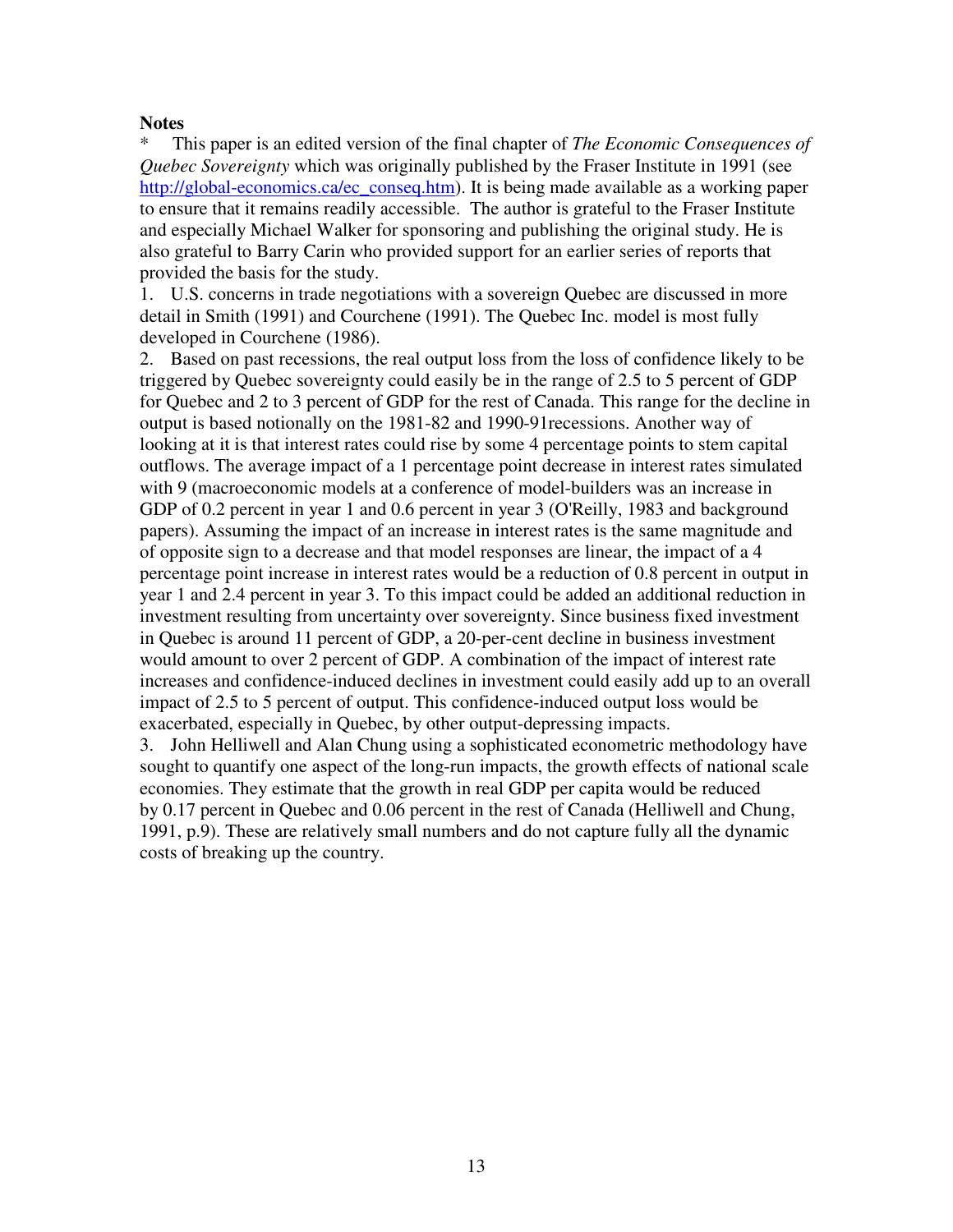# **References**

Commission on the Political and. Constitutional Future of Quebec (1991a) *Report*.

Commission sur I'avenir politique et constitutionnel du Québec (1991b) *Éléments d'analyse économique pertinents a la révision du statut politique et constitutionnel du Québec*, Document de travail, numéro 1.

Courchene, Thomas J. (1986) "Market Nationalism," *Policy Options*, October, pp.7-12.

Courchene, Thomas J. (1991) "Canada 1992: Political Denouement or Economic Renaissance," A Paper Presented at the John Deutsch Conference on Economic Dimensions of Constitutional Change, Queen' University, Kingston, June 4-6.

Fontaine, Mario (1991) "L'indépendance ferait fuir 1 anglophone sur 2," *La Presse*, April 27, 1991, pp.Al-2.

Gibbon, Ann (1991) "Workers vow not to strike," *Globe and Mail*, July 5, 1991.

Globe and Mail (1991) "Hydro's controversial and costly policy," *Globe and Mail*, April 13, 1991.

Gorham, Beth (1991) "Power Play: Bitter memories of a bad deal may poison the future of hydro in Labrador," *The Ottawa Citizen*, June23, 1991, p.E6.

Grady, Patrick (1991) *The Economic Consequences of Quebec Sovereignty* (Vancouver: The Fraser Institute). http://global-economics.ca/ec\_conseq.htm.

Helliwell, John and Chung, Alan (1991) "Are Bigger Countries Better Off?" A Paper Presented at the John Deutsch Conference on Economic Dimensions of Constitutional Change, Queen's University, Kingston, June 4-6.

Howitt, Peter (1991) "Constitutional Reform and the Bank of Canada," A Paper Presented at the John Deutsch Conference on Economic Dimensions of Constitutional Change, Queen's University, Kingston, June 4-6.

Macdonald, Don (1991) "Sovereignty will not end monetary ties, Parizeau vows," *The Ottawa Citizen*, May 28,1991.

Parent, Rollande (1991) "Réconciliation a la grève contre un investissement de 400 a Tracy," *Le Devoir*, 9 avril 1991, p.A1-4.

Robertson, Gordon (1991) "After 124 Years Canada is too Great a Country to Fail," *The Ottawa Citizen*, June 9, p.B3).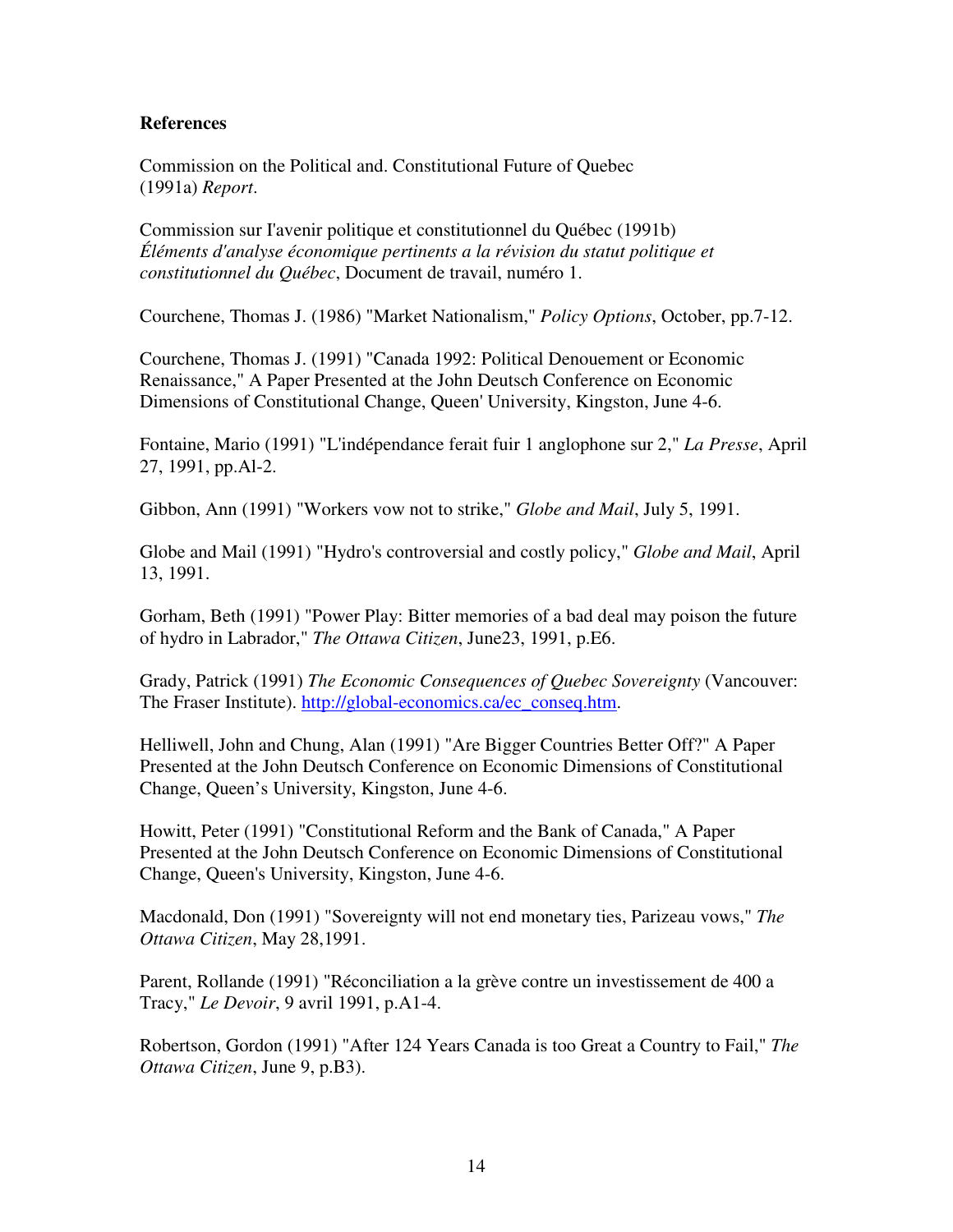Varty, David L. (1991) *Who Gets Ungava?* (Vancouver: Varty & Company Printers).